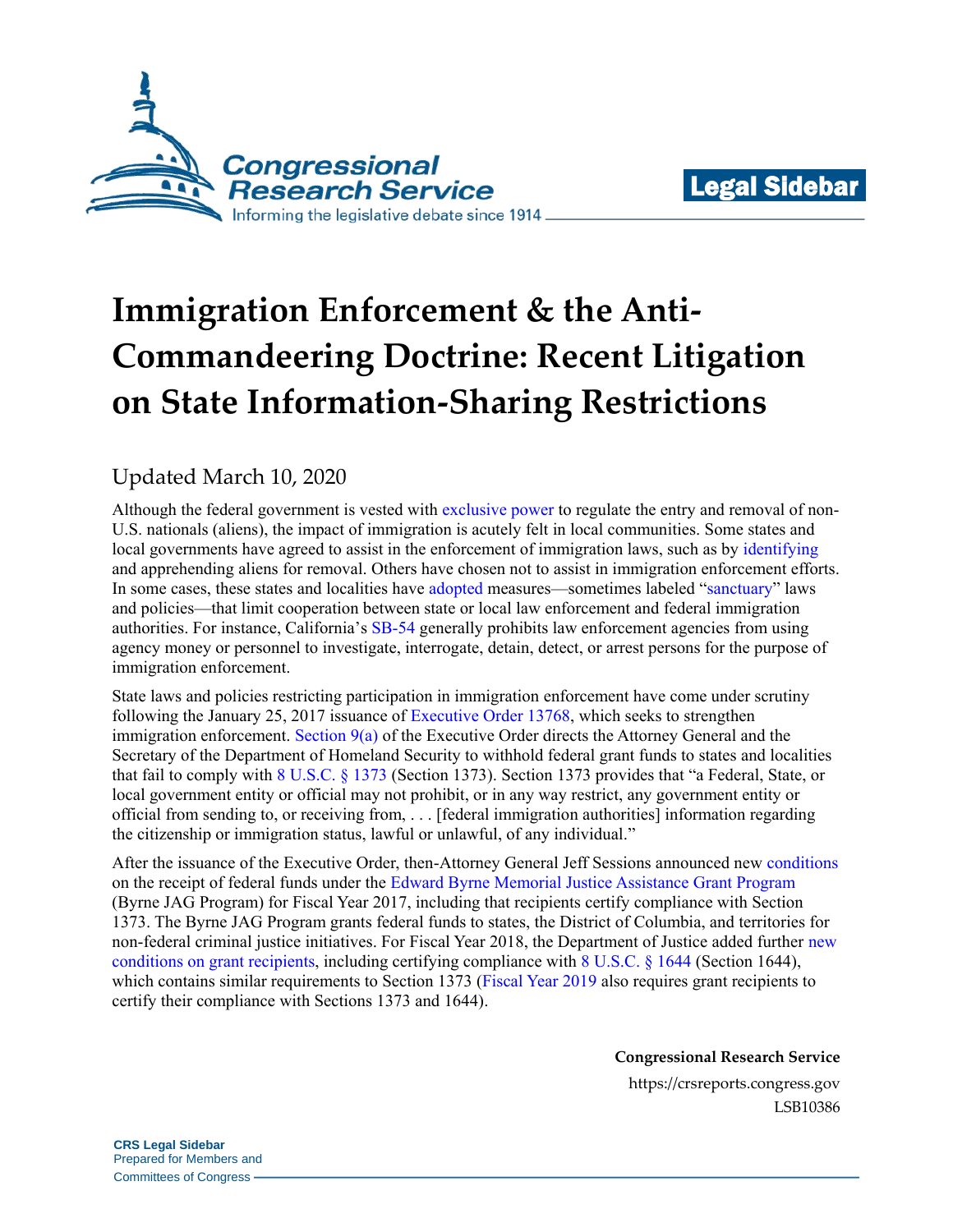In opposition to these new conditions, several states and localities sued, challenging the withholding of federal funds based on states and local governments allegedly failing to comply with Sections 1373 and 1644. The [plaintiffs](https://www.doj.state.or.us/wp-content/uploads/2018/11/Complaint.pdf) [claim](https://www.clearinghouse.net/chDocs/public/IM-IL-0020-0001.pdf) Sections 1373 and 1644 unconstitutionally restrain states and localities from prohibiting law enforcement entities from sharing information with federal immigration authorities, reasoning that these statutory provisions constitute impermissible state coercion. Congress may be interested in this conflict between state and local information-sharing restrictions and Sections 1373 and 1644 because it raises questions as to the extent that Congress, consistent with the anti-commandeering and related federalism principles, can facilitate information-sharing by states and localities with the federal government.

### **The Supremacy Clause and the Anti-Commandeering Doctrine**

The Constitution establishes a system of dual sovereignty between the federal and state governments, including by providing for a national Congress with enumerated powers and, by way of th[e Tenth](https://constitution.congress.gov/constitution/amendment-10/)  [Amendment,](https://constitution.congress.gov/constitution/amendment-10/) expressly reserving those powers to the states that were not delegated to the federal government. But the Constitution's [Supremacy Clause](https://constitution.congress.gov/browse/essay/artVI_C2_1_1/) declares that federal law is "the supreme Law of the Land." Accordingly, when Congress exercises its enumerated powers, it may render unenforceable [\(preempt\)](https://crsreports.congress.gov/product/pdf/R/R45825) otherwise valid state laws. The Supreme Court has [repeatedly](https://www.supremecourt.gov/opinions/11pdf/11-182b5e1.pdf) [recognized](https://cdn.loc.gov/service/ll/usrep/usrep312/usrep312052/usrep312052.pdf) that federal law preempts a broad range of state or local activities addressing immigration-related matters, though [not](https://cdn.loc.gov/service/ll/usrep/usrep424/usrep424351/usrep424351.pdf#page=5)  [every state enactment](https://cdn.loc.gov/service/ll/usrep/usrep424/usrep424351/usrep424351.pdf#page=5) "which in any way deals with aliens is a regulation of immigration and thus *per se* preempted."

But there are [constitutional](https://crsreports.congress.gov/product/pdf/R/R45323) constraints on the federal government's ability to influence state or local activity, including under the [anti-commandeering doctrine.](https://crsreports.congress.gov/product/pdf/R/R45323#_Toc525881701) The doctrine, rooted in the Tenth Amendment and the Constitution's enumeration of Congress's powers, [instructs that](https://cdn.loc.gov/service/ll/usrep/usrep505/usrep505144/usrep505144.pdf#page=23) "even where Congress has the authority under the Constitution to pass laws requiring or prohibiting certain acts, it lacks the power directly to compel the States to require or prohibit those acts" on behalf of the federal government. For example, in its 1992 decision *New York v. United States*, the Supreme Court [struck](https://cdn.loc.gov/service/ll/usrep/usrep505/usrep505144/usrep505144.pdf#page=3) down a federal law that required states to either (1) enact legislation disposing of radioactive waste generated within their borders; or (2) take title to and possession of the waste. And in 1997, *Printz v. United States* expanded on *New York*, [holding](https://cdn.loc.gov/service/ll/usrep/usrep521/usrep521898/usrep521898.pdf#page=28) that Congress's command for state officials to implement a federal scheme of background checks on prospective handgun purchasers contravened anti-commandeering principles.

More recently, in 2018, the Supreme Court addressed the anti-commandeering doctrine in *[Murphy v.](https://www.supremecourt.gov/opinions/17pdf/16-476_dbfi.pdf)  [National Collegiate Athletic Association](https://www.supremecourt.gov/opinions/17pdf/16-476_dbfi.pdf)*. The Court struck down the [Professional and Amateur Sports](https://www.google.com/url?sa=t&rct=j&q=&esrc=s&source=web&cd=1&ved=2ahUKEwiK0uGA5PnlAhUsiOAKHcxkBXUQFjAAegQIAxAC&url=https%3A%2F%2Fwww.govinfo.gov%2Flink%2Fstatute%2F106%2F4228&usg=AOvVaw2SFzbUvII_AK_W-VWs6YVI)  [Protection Act](https://www.google.com/url?sa=t&rct=j&q=&esrc=s&source=web&cd=1&ved=2ahUKEwiK0uGA5PnlAhUsiOAKHcxkBXUQFjAAegQIAxAC&url=https%3A%2F%2Fwww.govinfo.gov%2Flink%2Fstatute%2F106%2F4228&usg=AOvVaw2SFzbUvII_AK_W-VWs6YVI) (PAPSA)—which prohibited state and local governments from allowing gambling on sports activity—on the basis it was an [impermissible coercion](https://www.supremecourt.gov/opinions/17pdf/16-476_dbfi.pdf#page=22) of state government. The Court reasoned that PAPSA compelled state legislation in violation of the Tenth Amendment by preventing state legislatures from rescinding existing gambling restrictions. Writing for the majority, Justice Alito described any distinction between a federal law directly instructing a state to take an affirmative act and one prohibiting state legislative activity as "empty," explaining "[t]he [basic principle—](https://www.supremecourt.gov/opinions/17pdf/16-476_dbfi.pdf#page=23)that Congress cannot issue direct orders to state legislatures—applies in either event."

### **States and Local Governments' Challenges to Sections 1373 and 1644**

In their challenges to the federal government's withholding of the Byrne JAG Program funds, the state and local government plaintiffs generally [raise](https://www.leagle.com/decision/infdco20190807e70) three arguments: (1) the Attorney General lacks statutory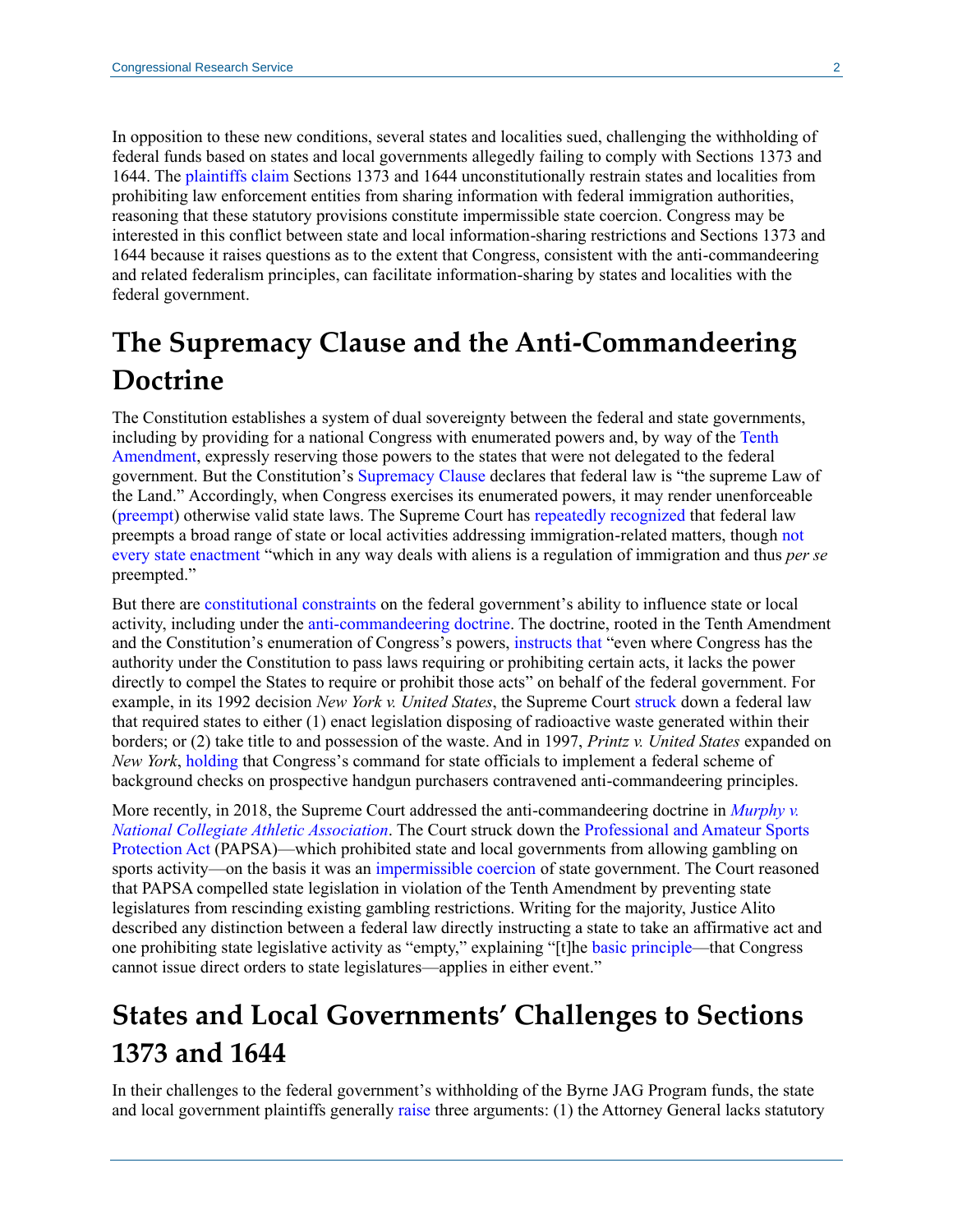authority to place conditions on the receipt of Byrne JAG Program funds; (2) the executive branch usurped Congress's spending power by dictating additional conditions beyond those imposed by Congress, thereby violating the principle of separation of powers; and (3) requiring compliance with Sections 1373 and 1644 commandeers state involvement in federal immigration enforcement in violation of the Tenth Amendment.

While this litigation raises numerous legal questions, this Legal Sidebar focuses on anti-commandeering challenges to Sections 1373 and 1644. Specifically, the [plaintiff](https://www.leagle.com/decision/infdco20190807e70) states and localities claim the condition requiring certification of compliance with Sections 1373 and 1644 is unlawful because (1) these statutory provisions constitute commandeering; and (2) the availability of federal funds cannot be conditioned on complying with unconstitutional laws. Relying on *[Murphy](https://www.supremecourt.gov/opinions/17pdf/16-476_dbfi.pdf#page=23)*, they [contend](https://www.leagle.com/decision/infdco20181009998) Sections 1373 and 1644 unconstitutionally dictate what a state legislature may not do—limit state and local officers from sharing immigration-related information with the federal government. To counter, the DOJ argues the anticommandeering doctrine does not [apply](https://www.leagle.com/decision/infdco20181009998) to voluntary grant programs for which states and localities may decline to participate. Additionally, the DOJ argues that Sections 1373 and 1644 do not violate the doctrine because the statutory provisions are laws of general applicability and, alternatively, they fall within an [information sharing exception](https://www.leagle.com/decision/infdco20181009998) that was [arguably](https://cdn.loc.gov/service/ll/usrep/usrep521/usrep521898/usrep521898.pdf#page=21) [suggested](https://cdn.loc.gov/service/ll/usrep/usrep528/usrep528141/usrep528141.pdf#page=11) by the Supreme Court in a few pre-*Murphy* decisions.

This conflict between these federal statutory provisions and state and local policies limiting information sharing raises questions of whether Sections 1373 and 1644 unconstitutionally dictate state legislative activity by barring states and localities from passing legislation restricting the voluntary exchange of information by local law enforcement and federal immigration authorities. Several district courts, as shown in **Table 1**, have [issued](https://www.leagle.com/decision/infdco20181009998) permanent injunctions against the challenged statutes and funding conditions. A number of district courts held that Section 1373 is unconstitutional and therefore cannot serve as an applicable federal law to condition funds for purposes of the Byrne JAG Program. In the two cases that include a challenge to the FY 2018 condition requiring compliance with Section 1644, the district courts concluded Section 1644 was unconstitutional for the same reason. Regarding the other conditions, district courts have also held that the Attorney General lacked statutory authority under the Byrne JAG Program statutory scheme to impose additional conditions on the receipt of funds. In addition, a number of district courts have granted [mandamus relief,](https://www.leagle.com/decision/infdco20181009998) thereby compelling the Attorney General to distribute withheld Byrne JAG Program funds. These decisions have been appealed to their respective circuit courts.

Some circuit courts have weighed in on the matter. The Third Circuit issued a [ruling,](https://www.leagle.com/decision/infco20190215098) affirming the lower court's ruling on different grounds and declining to address the anti-commandeering question. [Reversing](http://cdn.cnn.com/cnn/2020/images/02/26/19-267_opn.pdf) the lower court's ruling, the Second Circuit [held](http://cdn.cnn.com/cnn/2020/images/02/26/19-267_opn.pdf#page=61) that Section 1373 does not raise commandeering concerns *as applied* to a funding condition. The other appeals remain pending.

Of special note, in some of these cases, the reviewing court considered the continuing import of the Second Circuit's decision in *[City of New York v. United States](https://law.justia.com/cases/federal/appellate-courts/F3/179/29/546611/)*, which rejected an anti-commandeering challenge to Section 1373*.* Post-*[Murphy](https://www.supremecourt.gov/opinions/17pdf/16-476_dbfi.pdf#page=1)*, some courts have called into question the appellate decision's continued viability. Indeed, the U.S. District Court for the Southern District of New York [concluded](https://www.leagle.com/decision/infdco20181203a65) in 2018 that "*City of New York* cannot survive *Murphy*." But in a recent [opinion](http://cdn.cnn.com/cnn/2020/images/02/26/19-267_opn.pdf) reversing the district court decision, the Second Circuit found it unnecessary to address whether *City of New York* remains good law. The Second Circuit [distinguished](http://cdn.cnn.com/cnn/2020/images/02/26/19-267_opn.pdf#page=56) *City of New York* as involving a *facial* challenge to Section 1373 in contrast to an *as applied* challenge in this case. The viability of *City of New York* remains an open question.

The outcome of current litigation may provide critical insight into the constitutionality of Sections 1373 and 1644.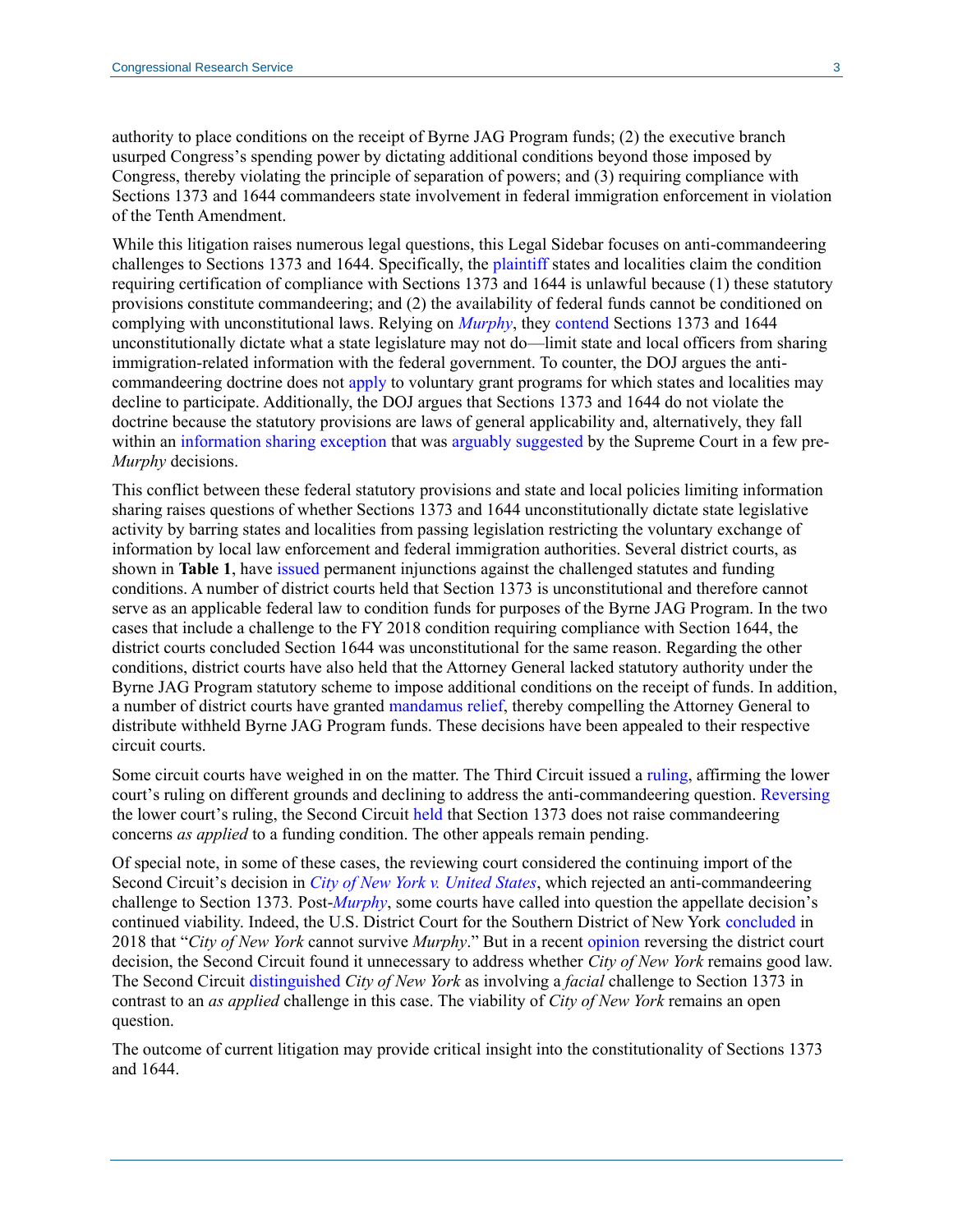#### **Table 1. Current Litigation: Tenth Amendment Challenges to Sections 1373 and 1644**

| Case                                                                                                                                                                                 | <b>Holding and Reasoning</b>                                                                                                                                                                                                                                                                  | <b>Remedy</b>                                                                                                                                                                                                                                                                                                                                                                                                                                                                                                                                       | Procedural<br><b>Posture</b>                                                                                                        | <b>Status</b>                                                                                                                                                                   |
|--------------------------------------------------------------------------------------------------------------------------------------------------------------------------------------|-----------------------------------------------------------------------------------------------------------------------------------------------------------------------------------------------------------------------------------------------------------------------------------------------|-----------------------------------------------------------------------------------------------------------------------------------------------------------------------------------------------------------------------------------------------------------------------------------------------------------------------------------------------------------------------------------------------------------------------------------------------------------------------------------------------------------------------------------------------------|-------------------------------------------------------------------------------------------------------------------------------------|---------------------------------------------------------------------------------------------------------------------------------------------------------------------------------|
| City and County of San<br>Francisco v. Sessions<br>Nos. 17-cv-4642.<br>17-cv-4701<br>N.D. Cal.<br>City and County of San<br>Francisco v. Barr<br>Nos. 18-17308, 18-17311<br>9th Cir. | District court held that<br>§ 1373 violated Tenth<br>Amendment as<br>commandeering and<br>therefore cannot serve as an<br>applicable federal law for<br>funding.<br>Relied on Murphy.                                                                                                         | District court granted<br>permanent nationwide<br>injunction and mandamus<br>relief compelling<br>distribution of funds; but<br>stayed nationwide scope<br>of injunction pending<br>appeal.                                                                                                                                                                                                                                                                                                                                                         | On appeal to<br>9th Cir.                                                                                                            | Argument<br>heard on<br>Dec. 2, 2019.<br>Waiting for<br>ruling.                                                                                                                 |
| City and County of San<br>Francisco v. Sessions<br>No. 18-cv-5146<br>N.D. Cal.<br>City and County of San<br>Francisco v. Barr<br>No. 19-15947<br>9th Cir.                            | District court held that<br>§§ 1373 and 1644 were<br>unconstitutional under the<br>Tenth Amendment's anti-<br>commandeering principles.<br>Incorporated reasoning from<br>case above.                                                                                                         | District court granted<br>permanent nationwide<br>injunction and mandamus<br>relief compelling<br>distribution of funds; but<br>stayed nationwide scope<br>of injunction pending<br>appeal.                                                                                                                                                                                                                                                                                                                                                         | On appeal to<br>9th Cir.                                                                                                            | Stayed<br>pending<br>completion of<br>appeal in case<br>above.                                                                                                                  |
| City of Philadelphia v.<br><b>Sessions</b><br>No. 17-cv-3894<br>E.D. Pa.<br>City of Philadelphia v.<br>Attorney General of the<br><b>United States</b><br>No. 18-2648<br>3d Cir.     | District court held that<br>§ 1373 violated the Tenth<br>Amendment's anti-<br>commandeering principles.<br>Relied on Murphy.<br>3d Cir. affirmed on different<br>grounds, reasoning the<br>conditions were imposed<br>without statutory authority.<br>Did not address anti-<br>commandeering. | District court granted<br>permanent injunction<br>enjoining the challenged<br>conditions and granted<br>injunction requiring<br>Immigration and Customs<br>Enforcement (ICE) to<br>comply with city policy<br>requiring ICE to seek a<br>judicial warrant in order<br>for the City to hold an<br>alien temporarily; issued<br>declaratory judgment<br>declaring the city<br>complied with § 1373; and<br>granted mandamus relief<br>compelling distribution of<br>funds.<br>3d Cir. affirmed, but<br>vacated judicial warrant<br>injunctive relief. | 3d Cir. ruled<br>on appeal and<br>issued an<br>opinion on<br>Feb. 15, 2019.<br>Request for<br>circuit panel<br>rehearing<br>denied. | Supreme Ct.<br>granted<br>extension<br>until Nov. 21,<br>2019 to file a<br>petition for a<br>writ of<br>certiorari.<br>As of Mar. 9,<br>2020, no<br>petition has<br>been filed. |
| City of Chicago v.<br><b>Sessions</b><br>No. 17-cv-5720<br>$N.D.$ III.<br>City of Chicago v. Barr<br>No. 18-2885, 19-3290<br>(consolidated)<br>7th Cir.                              | District court held that the<br>Attorney General cannot<br>impose compliance condition<br>because $\S$ 1373 violates the<br>Tenth Amendment as<br>commandeering.<br>Relied on Murphy.                                                                                                         | District court issued<br>permanent nationwide<br>injunction; but stayed<br>nationwide scope of<br>permanent injunction.                                                                                                                                                                                                                                                                                                                                                                                                                             | On appeal to<br>7th Cir.                                                                                                            | Case was<br>argued and<br>taken under<br>advisement<br>by Panel on<br>Apr. 10,<br>2019.<br>Waiting for<br>ruling.                                                               |

State and Local Government Challenges Byrne JAG Program Conditions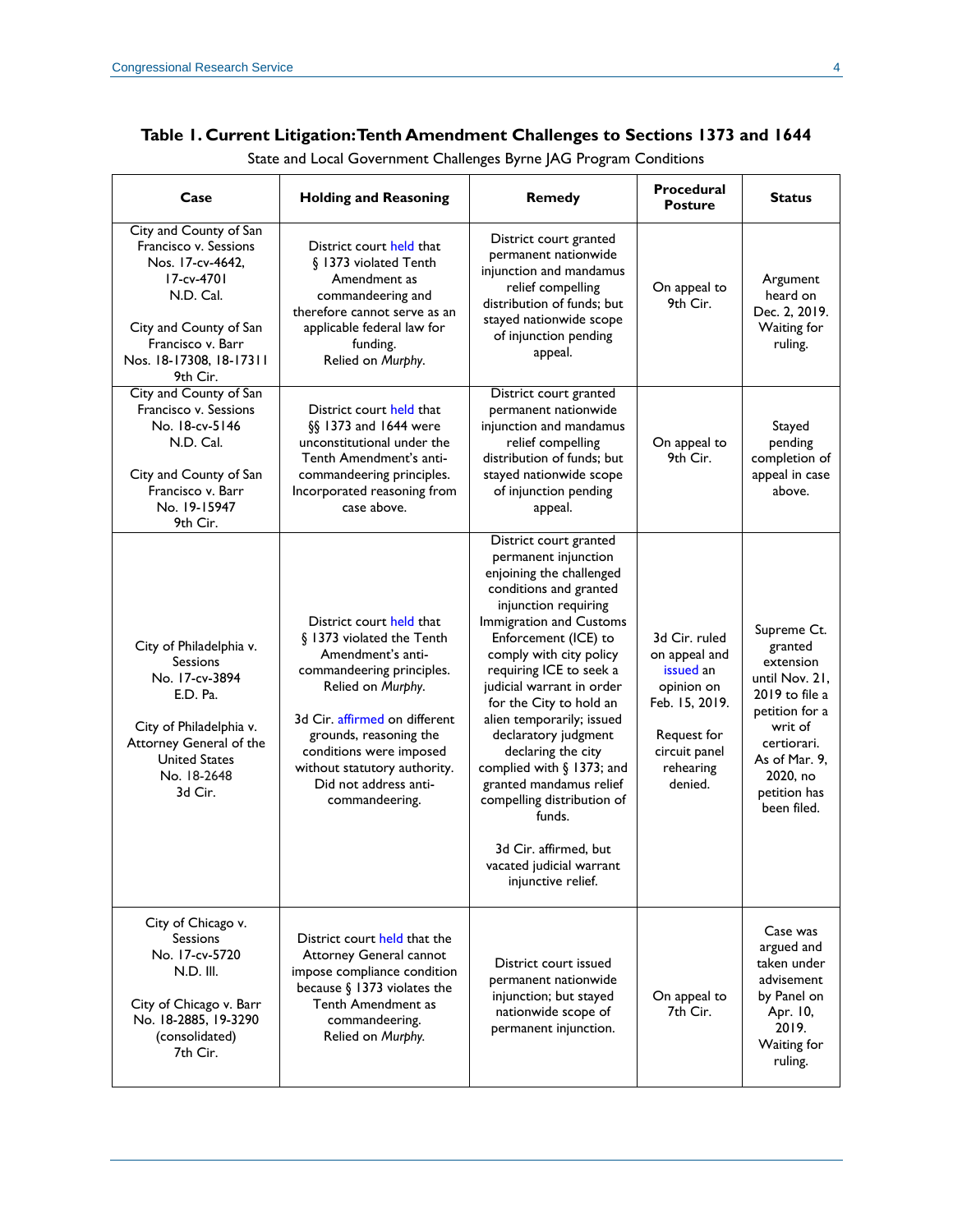| Case                                                                                                                                                                                                  | <b>Holding and Reasoning</b>                                                                                                                                                                                                                                                                            | <b>Remedy</b>                                                                                                                                                                                                                          | Procedural<br><b>Posture</b>                                                | <b>Status</b>                                                                                                               |
|-------------------------------------------------------------------------------------------------------------------------------------------------------------------------------------------------------|---------------------------------------------------------------------------------------------------------------------------------------------------------------------------------------------------------------------------------------------------------------------------------------------------------|----------------------------------------------------------------------------------------------------------------------------------------------------------------------------------------------------------------------------------------|-----------------------------------------------------------------------------|-----------------------------------------------------------------------------------------------------------------------------|
| States of New York v.<br>Department of Justice<br>Nos. 18-cv-6471,<br>18-cv-6474 (consolidated)<br>S.D.N.Y.<br>State of New York v.<br>Department of Justice<br>Nos. 19-267.<br>19-275 (consolidated) | District court held that §1373<br>was facially unconstitutional<br>under anti-commandeering<br>doctrine of Tenth<br>Amendment.<br>Relied on Murphy.<br>2d Cir. reversed, holding that<br>§ 1373 does not violate the<br>Tenth Amendment as applied<br>in this case to a federal<br>funding requirement. | District court granted<br>permanent injunction<br>limited to parties in suit<br>and mandamus relief<br>compelling distribution of<br>funds.<br>2d Cir. vacated<br>permanent injunction and<br>mandate to distribute<br>withheld funds. | 2d Cir. ruled<br>on appeal and<br>issued an<br>opinion on<br>Feb. 26, 2020. | Remanded<br>to District<br>court for any<br>further<br>proceedings<br>consistent<br>with the 2d<br>Cir. opinion             |
| State of Oregon v. Trump<br>No. 18-cv-01959<br>D. Or.<br>State of Oregon v. Trump<br>No. 19-35843<br>9th Cir.                                                                                         | District court held that<br>§§ 1373 and 1644 are<br>unconstitutional under the<br>Tenth Amendment's anti-<br>commandeering principles.<br>Relied on Murphy.                                                                                                                                             | District court granted<br>permanent injunction<br>limited to parties in suit<br>and mandamus relief<br>compelling distribution of<br>funds.                                                                                            | On appeal to<br>9th Cir.                                                    | Appeal stayed<br>pending<br>decision in<br>City & County<br>of San<br>Francisco v.<br>Barr, Nos. 18-<br>17308, 18-<br>17311 |

Source: Congressional Research Service

## **Preemption Challenge to State Information-Sharing Restrictions**

The litigation surrounding Sections 1373 and 1644 also includes a [challenge](https://www.leagle.com/decision/infdco20180706731) by the United States to [SB-](https://leginfo.legislature.ca.gov/faces/billTextClient.xhtml?bill_id=201720180SB54)[54,](https://leginfo.legislature.ca.gov/faces/billTextClient.xhtml?bill_id=201720180SB54) which regulates California's participation in immigration enforcement by prohibiting involvement by law enforcement agencies. In particular, the information-sharing proscription in California's SB-54, codified in Cal. Gov't [Code § 7284.6,](https://leginfo.legislature.ca.gov/faces/codes_displaySection.xhtml?lawCode=GOV§ionNum=7284.6) prohibits local law enforcement from providing information regarding an individual's release date from custody, as well as providing personal information, such as a home or work address. The United States [requested](https://www.leagle.com/decision/infdco20180706731) the U.S. District Court for the Eastern District of California to enjoin SB-54's prohibition on information sharing, claiming it contravenes Section 1373. In opposition, California maintained that Section 1373 is unconstitutional under *Murphy* because it dictates state legislative activity. The United States claimed *Murphy* is not governing precedent, [arguing](https://www.supremecourt.gov/DocketPDF/19/19-532/119897/20191022192538521_California.Pet.10.22.19.pdf#page=38) that the Tenth Amendment's anti-commandeering principles do not hinder sharing information between the federal government and state and local governments. Although the district court remarked that the constitutionality of Section 1373 is ["highly suspect,](https://www.leagle.com/decision/infdco20180706731)" it [denied](https://www.leagle.com/decision/infdco20180706731) the United States' requested relief on SB-54's information-sharing prohibition on the ground that it does not directly conflict with Section 1373. The district court observed that Section 1373 addresses the exchange of information on immigration status in contrast to SB-54's prohibition on sharing release dates and personal information.

The United States is also challenging three California [laws](https://leginfo.legislature.ca.gov/faces/billNavClient.xhtml?bill_id=201720180AB450) governing the state's regulation of private and public employers' involvement in immigration enforcement, as well as [measures](https://leginfo.legislature.ca.gov/faces/billTextClient.xhtml?bill_id=201720180AB103) requiring the state attorney general to inspect the circumstances and conditions in detention facilities housing aliens. Although the district court generally upheld the California sanctuary measures, the United States [prevailed](https://www.leagle.com/decision/infdco20180706731) in arguing that [two provisions](https://leginfo.legislature.ca.gov/faces/codes_displayText.xhtml?lawCode=GOV&division=7.&title=1.&part=&chapter=17.3.&article=) unlawfully discriminate against employers who voluntarily cooperate with federal immigration authorities.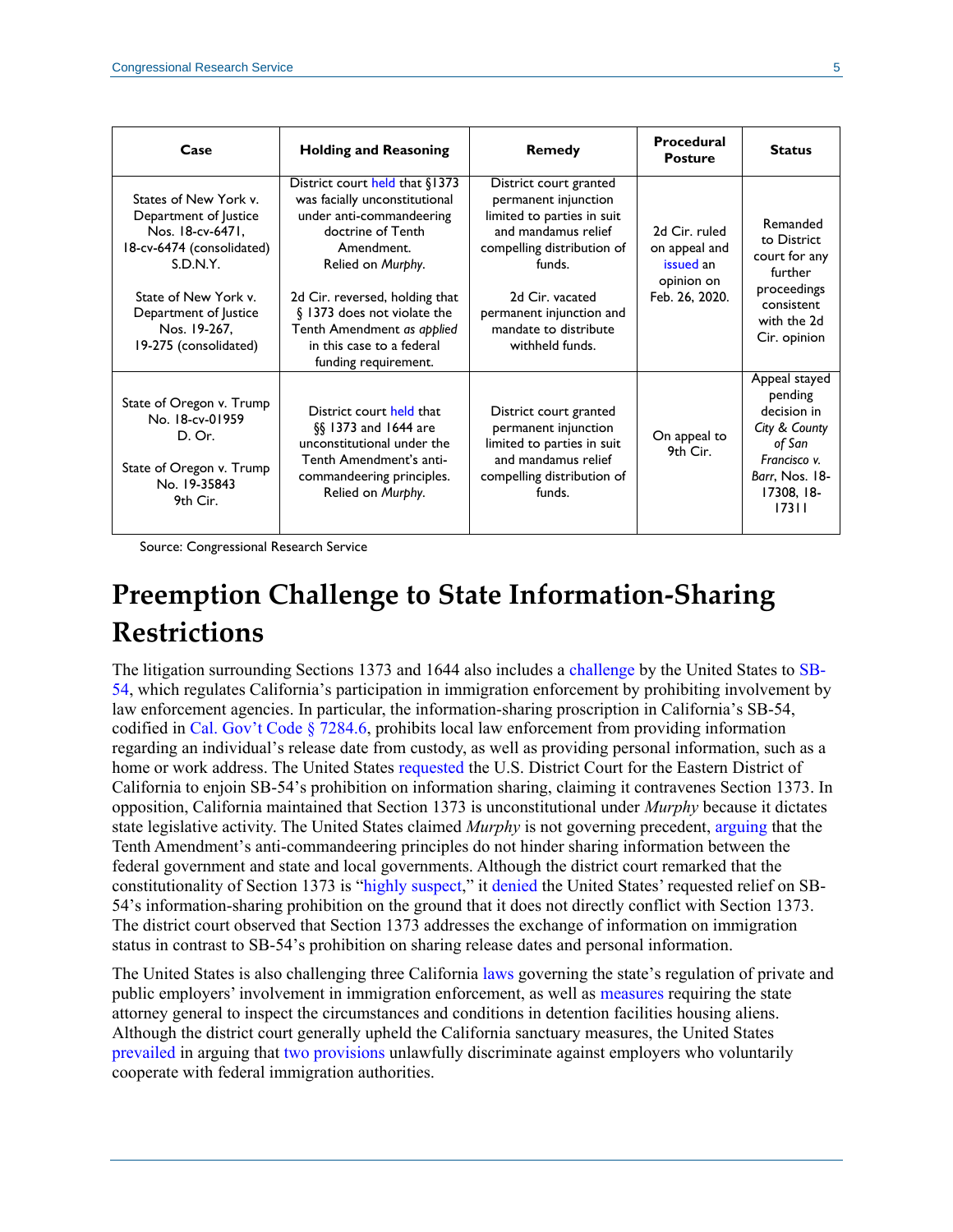On appeal to the Ninth Circuit, the United States [argued](http://cdn.ca9.uscourts.gov/datastore/opinions/2019/04/18/18-16496.pdf#page=47) Section 1373 prohibits SB-54's informationsharing provisions, [claiming](http://cdn.ca9.uscourts.gov/datastore/opinions/2019/04/18/18-16496.pdf#page=4) Section 1373 impliedly applies to information beyond immigration status. The Ninth Circuit panel [affirmed](http://cdn.ca9.uscourts.gov/datastore/opinions/2019/04/18/18-16496.pdf#page=54) the denial of injunctive relief on SB-54, [agreeing](http://cdn.ca9.uscourts.gov/datastore/opinions/2019/04/18/18-16496.pdf#page=50) with the district court that Section 1373 and SB-54 [do not conflict.](http://cdn.ca9.uscourts.gov/datastore/opinions/2019/04/18/18-16496.pdf#page=40) While the circuit court generally affirmed the district court's holdings on the other challenged state provisions, the United States prevailed in its argument that the district court [erred](http://cdn.ca9.uscourts.gov/datastore/opinions/2019/04/18/18-16496.pdf#page=34) when it denied the United States's request to enjoin the AB-103 provision—codified in Cal. Gov't Code  $\S 12532$ —that requires the state attorney general to review the circumstances surrounding the apprehension and transfer of immigration detainees.

Following the Ninth Circuit's decision, the United States filed a [petition for a writ of certiorari.](https://www.supremecourt.gov/DocketPDF/19/19-532/119897/20191022192538521_California.Pet.10.22.19.pdf) Fully briefed, the Supreme Court has not yet issued a decision on the petition.

| Case                                                                                                                       | Holding and<br>Reasoning                                                                                                                                                | <b>Remedy</b>                                                                                                                                                                                                     | <b>Procedural</b><br><b>Posture</b>                                    | <b>Status</b>                                                                                                                                                                                   |
|----------------------------------------------------------------------------------------------------------------------------|-------------------------------------------------------------------------------------------------------------------------------------------------------------------------|-------------------------------------------------------------------------------------------------------------------------------------------------------------------------------------------------------------------|------------------------------------------------------------------------|-------------------------------------------------------------------------------------------------------------------------------------------------------------------------------------------------|
| United States v.<br>California<br>No. 18-cv-490<br>E.D. Cal.<br>United States v.<br>California<br>No. 18-16496<br>9th Cir. | District court held<br>that $\frac{1}{2}$ 1373 does not<br>conflict with SB-54.<br>9th Cir. affirmed.<br>agreeing section<br>SB-54 does not<br>conflict with $\S$ 1373. | District Court denied<br>request for<br>preliminary injunction<br>on SB-54.<br>9th Cir. affirmed the<br>denial of motion for a<br>preliminary injunction<br>as to SB-54's<br>information-sharing<br>restrictions. | 9th Cir. ruled on<br>appeal and issued<br>opinion on<br>Apr. 18, 2019. | <b>Petition for writ of</b><br>certiorari filed with<br>Supreme Court on<br>Oct. 22, 2019.<br><b>Brief</b> in opposition<br>filed on Dec. 20.<br>2019.<br>Reply brief filed on<br>Jan. 2, 2020. |

#### **Table 2. Current Litigation**

United States's Challenge to SB-54's Information-Sharing Restriction as Preempted

Source: Congressional Research Service

#### **Author Information**

Kelsey Y. Santamaria Legislative Attorney

#### **Disclaimer**

This document was prepared by the Congressional Research Service (CRS). CRS serves as nonpartisan shared staff to congressional committees and Members of Congress. It operates solely at the behest of and under the direction of Congress. Information in a CRS Report should not be relied upon for purposes other than public understanding of information that has been provided by CRS to Members of Congress in connection with CRS's institutional role.